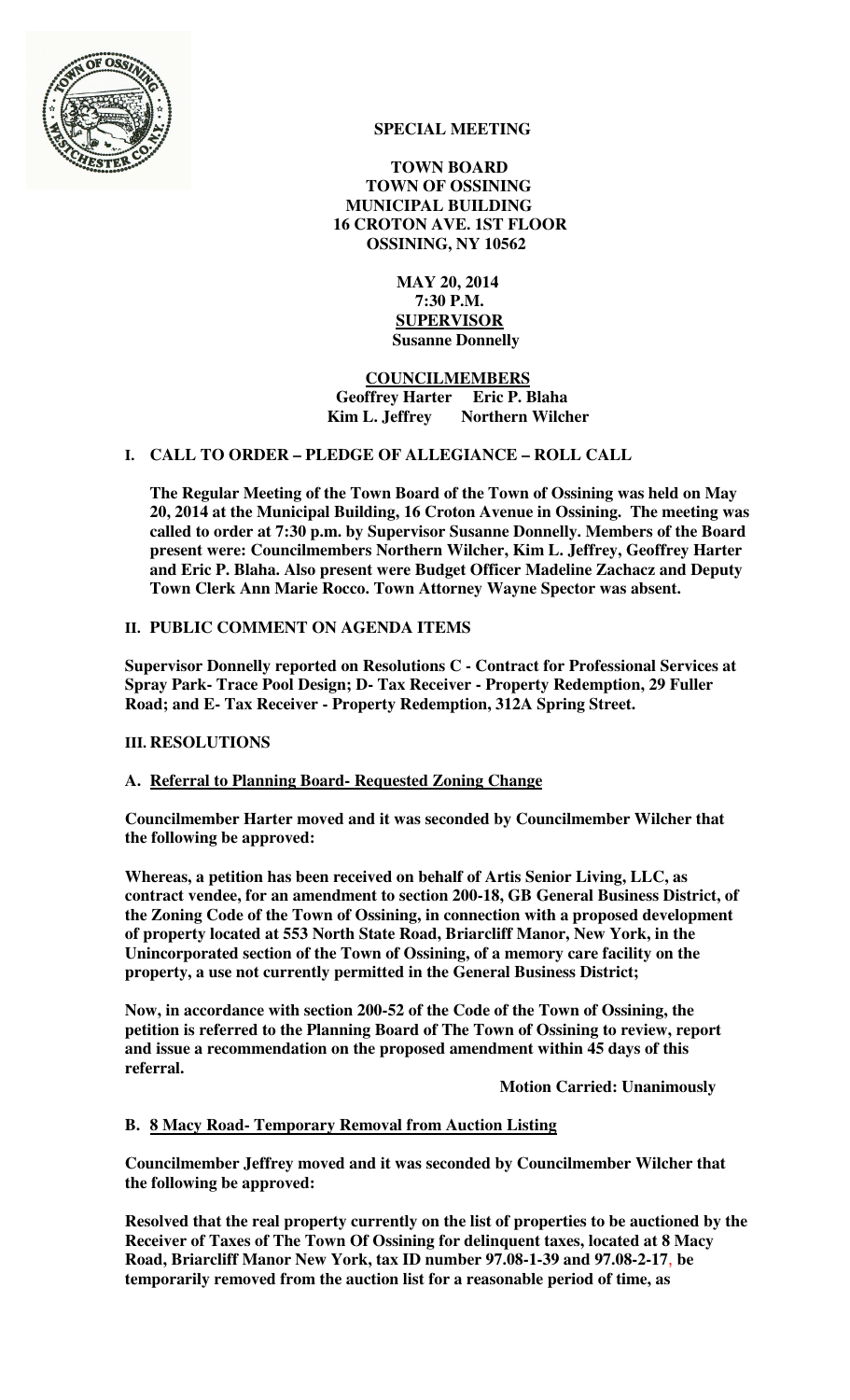**determined by the Receiver of Taxes, while efforts are made to market and sell the property; and** 

**Be it Further Resolved that this action by the Board is without prejudice to any rights of the Town, including the Town's rights and obligation to enforce all laws in connection with collection of delinquent taxes and is not to be deemed a waiver of any levied taxes or penalties due by law for unpaid taxes.** 

 **Motion Carried: Unanimously** 

### **C. Contract for Professional Services at Spray Park- Trace Pool Design**

**Councilmember Blaha moved and it was seconded by Councilmember Harter that the following be approved:** 

**Resolved, that the Town Board of the Town of Ossining hereby authorizes the Supervisor to sign a contract with Trace Pool Design of White Plains, New York, to perform services for the design of a water filtration system for the existing spray pad, and make the required applications and receive approvals from the Westchester County Department of Health, in accordance with the rates contained in their proposal dated April 16th, 2014.** 

 **Motion Carried: Unanimously** 

**D. Tax Receiver - Property Redemption, 29 Fuller Road**

**Councilmember Harter moved and it was seconded by Councilmember Wilcher that the following be approved:** 

**Whereas, property located at 29 Fuller Road, Ossining, has delinquent taxes resulting in commencement of In Rem foreclosure proceedings and a judgment of foreclosure, and**

**Whereas, Reverse Mortgage Solutions, the mortgage holders, have requested to redeem the property and tendered full payment; and** 

**Whereas, the Town Board desires to allow the mortgage holders of said property a window of opportunity to redeem the property prior to auction;**

**Now therefore be it Resolved, that the Town Board of the Town of Ossining hereby allows Reverse Mortgage Solutions, the mortgage holders of 29 Fuller Road, Ossining, to redeem said property by paying all outstanding taxes, interest, penalties and fees, plus an additional ten (10%) percent penalty on the lien amount, which, upon the recommendation of the Receiver of Taxes, the Town Board finds to be fair and appropriate based on the specific and unique circumstances of this case.** 

 **Motion Carried: Unanimously**

### **E. Tax Receiver - Property Redemption, 312A Spring Street**

**Councilmember Wilcher moved and it was seconded by Councilmember Jeffrey that the following be approved:** 

**Whereas, property located at 312A Spring Street, Ossining, has delinquent taxes resulting in commencement of In Rem foreclosure proceedings and a judgment of foreclosure; and**

**Whereas, Ocwen Bank, the mortgage holders, have requested to redeem the property and tendered full payment; and** 

**Whereas, the Town Board desires to allow the mortgage holders of said property a window of opportunity to redeem the property prior to auction;**